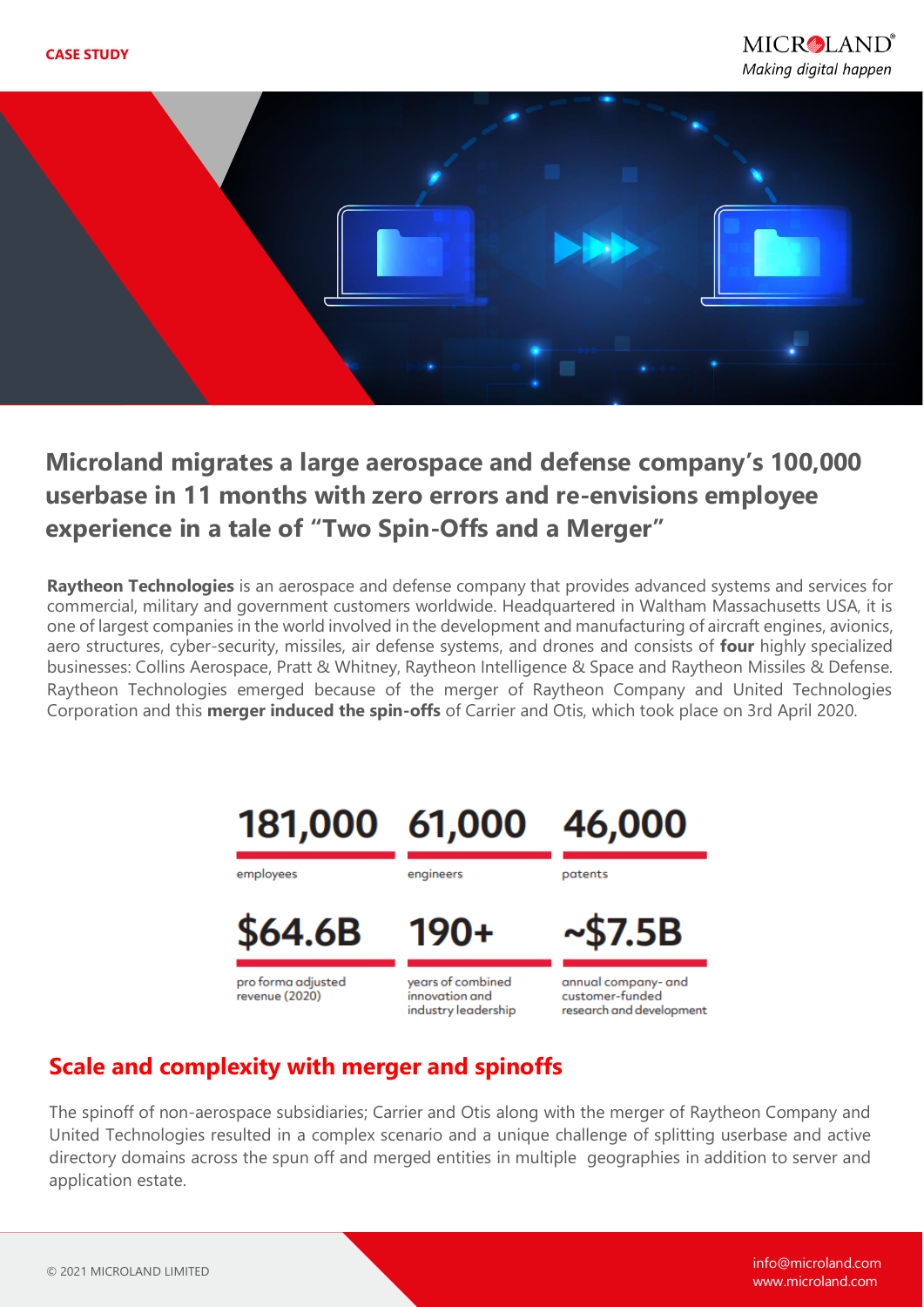Raytheon was looking for a **partner** to help them in this "migration at scale" without impacting the businesses for the M&A and divesture scenario.

And the timeframe for the migration? **13 Months!**

In addition, user base spread across 30 countries and the ability to handling user communications during migration along with remediation needed for corporate, business and customer facing applications added to the complexity of the engagement.

| 100,000        |  | 16        | 30                    |  |
|----------------|--|-----------|-----------------------|--|
| <b>Users</b>   |  | Languages | <b>Source Domains</b> |  |
| 7000           |  |           | 480                   |  |
| <b>Servers</b> |  |           | Applications          |  |

### **The right partner – Microland**

Microland has long been designated as a Microsoft partner with 10 Gold competencies and multiple co-sell ready and co-sell prioritized solutions helping customers in managing migrations at scale.

We at Microland have built a fully configurable platform, **[SmartMigrate](https://www.microland.com/digital/digital-workplace/smartmigrate)**, with repeatable solution modules around **office 365** migration. This platform includes readiness check and the ability to track user migration along with providing migration status view on a real time basis along with seamless communication to the user base.

### 99



"Raytheon in the past 2 years has gone through a significant merger and spin off that needed careful planning and execution. Microland as a partner helped maneuver our divestiture and merger initiative by ensuring the strategic milestones required were met with careful coordination between 2 business units at various levels of the project. Despite Covid pandemic, multiple freeze periods, and other significant obstacles throughout the program, the team managed to migrate 100,000 users in a record time of 11 months with a project team that has been highly skilled, dedicated, and committed to a successful outcome under extraordinary circumstances. Their commitment to the program is a true testament of partnership"

- Todd Rizzo, AD Program Manager, Raytheon Technologies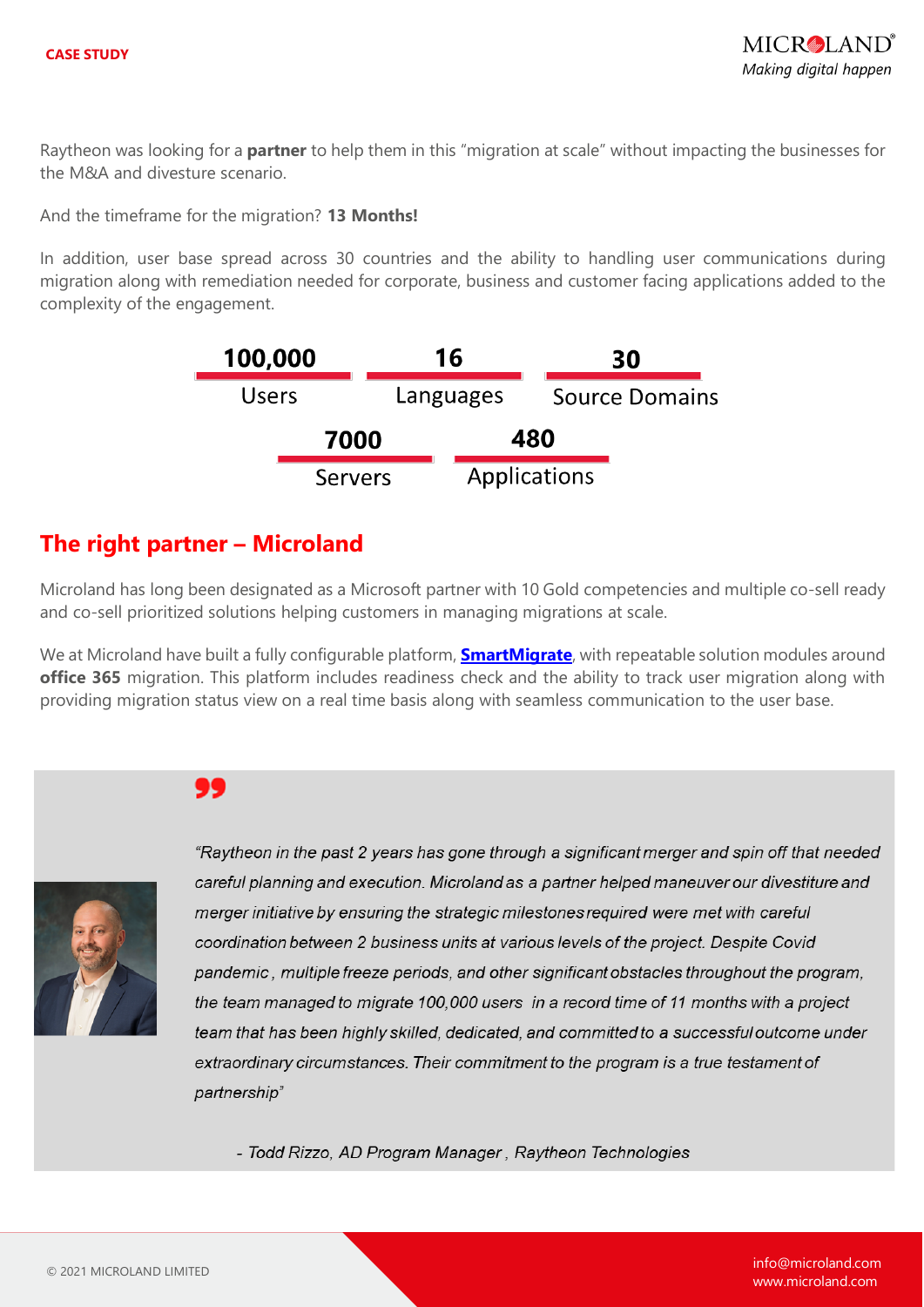# **Spinning challenges into prospects with Microsoft advantage and automation driven migration**

Partnering with Microsoft Consulting Services (MCS) which was advising Raytheon on this effort, Microland quickly took to the task of formulating a detailed strategy by converting the high level design (HLD) into Low level design (LLD), defining the migration roadmap, phases, timeline to provide an end to end approach for the migrations to 2 target domains with a catalog based pricing using Microland's Office 365 Evergreen Adoption Service co-sell prioritized offering in a 11 month migration window.

Microland leveraged Active Directory Management Service (ADMS) of Microsoft and Quest Migration Manager (QMM) for user and server migrations. The migration solution was further enhanced with Microland's fully configurable automation platform SmartMigrate.

#### **Smart Migrate at Raytheon**

- **Scheduling** and sending user communications, which is templatized in batches eliminated manual effort which would have been next to impossible. Also eliminates duplicate users
- User friendly **dashboards** with the report on actual migrations makes it very easy to comprehend the migration status.
- **Automated** reporting of failed migrations with proactive migration management- before the user reaches out and resolves the issues promptly
- Integrated **scripts** readying users for migration before the communications is sent out. Eliminated manual work by adding users to Approved migrations groups & Auto Push Groups
- Targets manual migration by users first and if the user does not migrate at the end of cycles, adds the

## **Migration timeline cutdown to 11 months and delivered other tangible benefits**

Though the initial migration timeline was estimated for 13 months, Microland with the use of ADMS and SmartMigrate automation ensured that the migration was finished in 11 months!

In addition to that, migration also delivered -

user to the **Auto Push** groups

- 34 source domains migrated to 2 target domains
- A record number of 23,000 user migrations in a month and 6,000 user migrations in a week
- Enhanced real time working and collaboration of multi language workforce with the implementation of multilingual support desk
- 24/7 dedicated support desk along with Toll free number support for 30 countries and 16 languages to address migration queries.